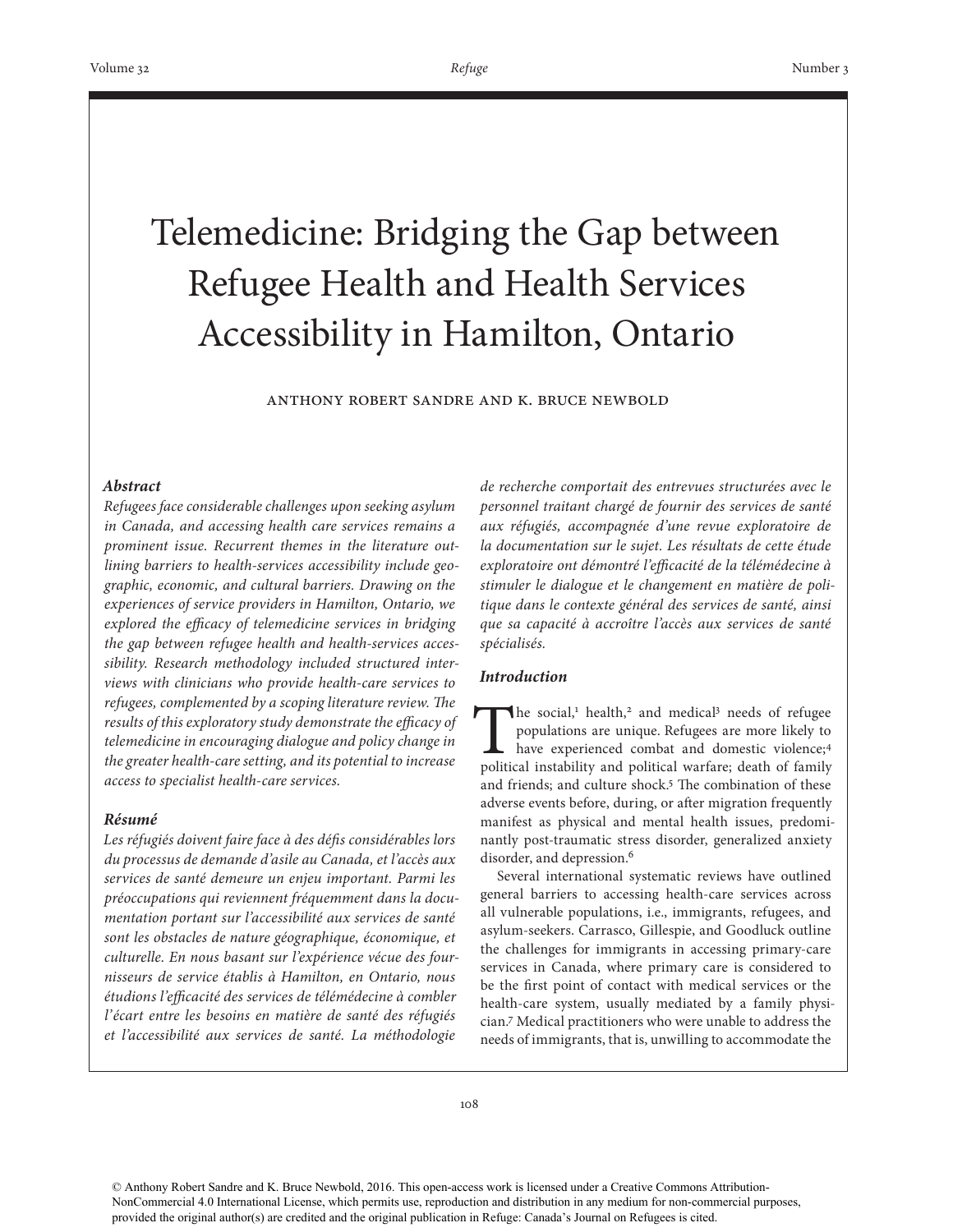culturally sensitive demands of the patient or unwilling to participate in culturally sensitive training, deterred patients from accessing services.8 Joshi et al. draw on similar principles in emphasizing the need to provide identical health care to refugees and other members of the general public.9 The authors call for regular physician-patient communication in the provision of primary-care services in order to improve access to and quality of health-care services.10 Hadgkiss and Renzaho explored the utilization of healthcare services for asylum-seekers in Australia. Six general themes were identified: affordability, including transportation and prescription medication costs; poor health literacy and understanding of the health system; perceived effectiveness and quality of health services; medical mistrust; discrimination and health professionals' attitudes, or witnessed substandard treatment of patients; and linguistic and cultural factors.<sup>11</sup>

Accessibility to health care in Canada is guided by the 1984 Canada Health Act, with the over-arching objective to ensure that all medically necessary services will be provided free of charge, with the implication of unimpeded access to health-care services for all.12 In considering these principles and the fluidity of the Canadian refugee population, the Government of Canada enacted the Interim Federal Health Program (IFHP).<sup>13</sup> Currently, and following major restructuring in 2012, 2014, and again in 2016, the IFHP provides health coverage to protected persons (resettled refugees), government-assisted refugees, refugee claimants, and other specified groups.14 The IFHP is a temporary health insurance program for non-Canadian citizens, and six types of coverage are offered on the basis of immigration status of the individual.15 Recurrent barriers, including a limited number of subsidized health services, call for a solution to health services accessibility between clinician and patient.<sup>16</sup>

Telemedicine or telehealth, which refers to the provision of health-care services using specialized technology,<sup>17</sup> spans consultation,18 referral, diagnosis, treatment, and followup.19 Notably, over an array of medical specialties, telemedicine has been shown to increase satisfaction for patient and health-care provider;<sup>20</sup> increase services access for vulnerable and distant populations;<sup>21</sup> and improve linguistic and cultural appropriateness of care.22 Within Ontario, existing and well-known telemedicine services include Telehealth Ontario23 and the Ontario Telemedicine Network (OTN).24 Telehealth Ontario provides patients with 24/7 phone access to a registered nurse who may assist in symptom management and/or booking appointments with other health-care providers; all services are free for citizens of Ontario.25 The OTN was created to link patients in rural and remote settings with health-care providers across the province using two-way videoconferencing.26 Although telemedicine is

classified as an uninsured service, physicians offering their services through OTN will submit their bills for consultation to the Ontario Health Insurance Program (OHIP).<sup>27</sup> In light of the IFHP and its divide from OHIP, the medical-legal landscape in Canada poses immediate barriers to the care of refugee patients via technology, e.g., Telehealth and OTN.

While several authors have explored the efficacy of telemedicine in addressing the health intricacies of vulnerable and underserved populations, few authors have explicitly focused on its applicability to refugee populations. Herein, we propose telemedicine as a means to bridge the gap between refugee-health and health-services accessibility for refugee populations. The objective of this study is to explore the efficacy of telemedicine for remediating healthservices accessibility for refugees, with special attention paid to accessing specialist care. In order to understand the relationship between telemedicine and health-services accessibility for refugee populations, research methodology included structured interviews with clinicians who provide health care to refugees in Hamilton, complemented by a scoping literature review focused on the implementation and delivery of telemedicine services to vulnerable and/or underserved populations. This study will also contribute to the existing literature concerned with barriers to accessing health-care services for refugee populations. The authors hope that this study will serve as a dialogue piece surrounding health inequity for refugees, and will encourage clinicians to implement telemedicine services in their practice.

## *Methods*

Two research methods were used to explore the efficacy of telemedicine to bridge the gap between refugee health (and its intricacies) and health-services accessibility. Data obtained from structured interviews with health-care professionals who provide health care to refugees in Hamilton were complemented by a scoping literature review.

Qualitative research methods provide an understanding of personal truths, and five physicians and one nurse practitioner were interviewed in 2015 and 2016. Research ethics board clearance was obtained from the Hamilton Integrated Research Ethics Board of McMaster University. Non-probability, purposive sampling of health-care professionals was performed to obtain the study sample. Three family physicians, one internal medicine subspecialist (subspecializations: medical microbiology and infectious diseases), one pediatrician, and one nurse practitioner were interviewed. In an effort to improve the credibility of results, we sampled a unique and interdisciplinary team, including one family physician who was a former refugee. Participants were contacted by electronic mail and were identified using physician referral and/or place of employment. Participants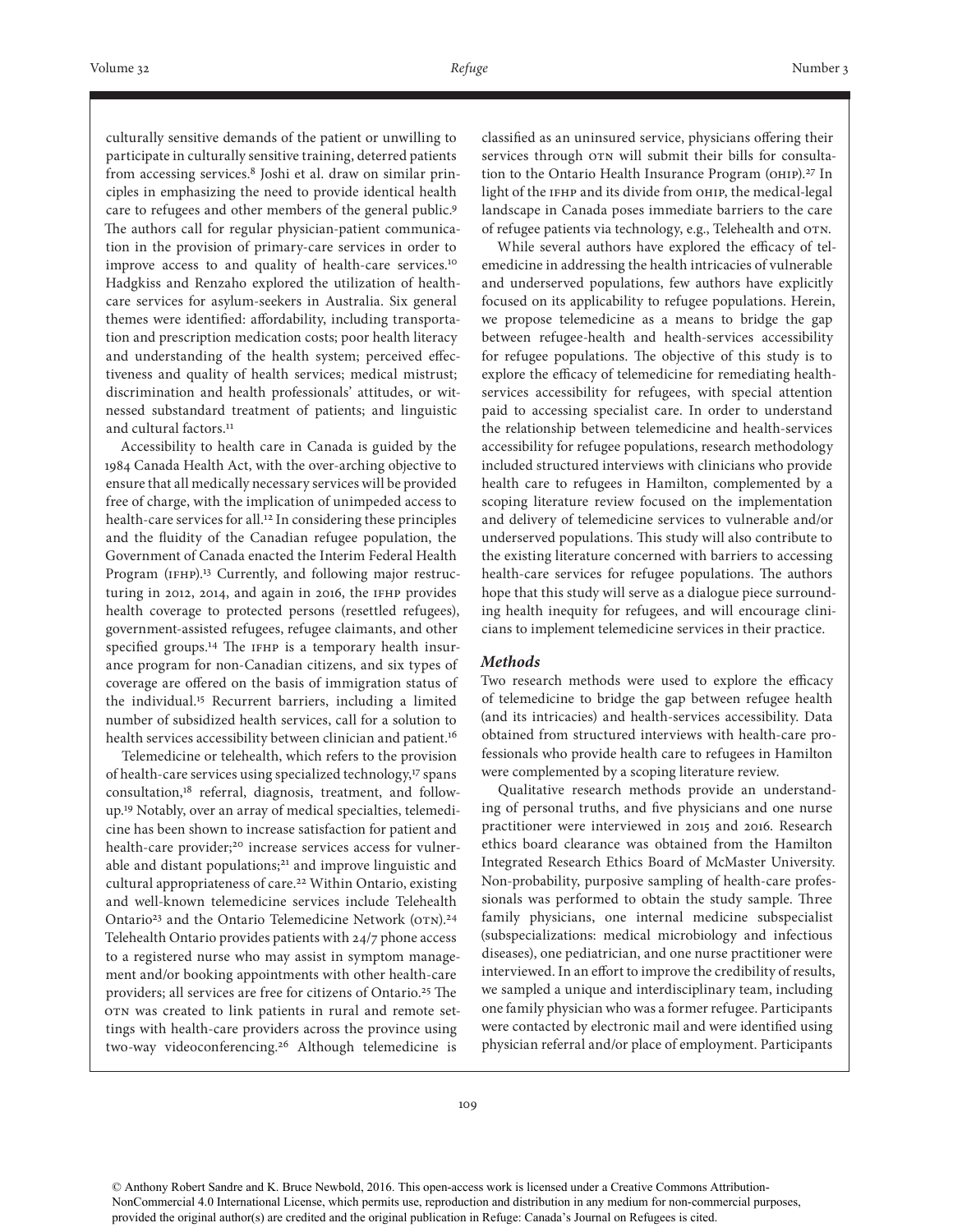were fully informed of the research objective, study design, results reporting, confidentiality of information, and the intended use of results. Participants remain anonymous, save professional qualifications. One-on-one interviews were recorded, and each respondent was asked six questions about the implementation and delivery of telemedicine services when serving refugee populations.

Open coding methods were utilized to interpret the collected data, and underlying themes were identified, labelled, and categorized.28 In order to elucidate an in-depth understanding of the opinions of the health-care providers and their experiences in working with refugees, analysis followed grounded theory. Grounded theory methodology necessitates constant comparison between accounts, i.e., health-care provider perceptions, and through repeated and systematic assessment, the author is able to generate social truths grounded in empirical data.<sup>29</sup>

A scoping literature review was conducted in order to complement interview data and to perform a rapid and encompassing assessment of the current and existing literature within the scope of this research article. In comparison to systematic review counterparts, scoping literature reviews do not include a formal quality assessment of the literature; rather, a methodical presentation of the literature, including categorization and reporting of data using specified search criteria and databases.30 Arksey and O'Malley state that there are five essential steps of any scoping literature review, including identifying a research question, finding and selecting relevant studies, charting data, and reporting said data methodically.31 Further, they state that the author may choose to consult relevant stakeholders to provide direct insight onto the literature.32

Electronic databases of MEDLINE, Embase, and PubMed were searched in January 2016 for the terms *emigrants and immigrants* OR *refugees* OR *transients and migrants* OR *vulnerable populations* AND *telemedicine*; and one hundred and twenty-six references were obtained. A breadth of search terms were included for two reasons: first, because there was a scarcity of literature focused explicitly on telemedicine and refugee health; and second, while this study is focused on refugee health, the authors believe that most, if not all, core social and health concepts found using these search terms can be applied across vulnerable populations (including refugees). Seventy-four references were obtained after redundancies were eliminated. Next, only peer-reviewed, English articles published since 2000 and accessible by the McMaster University electronic database were included. Any articles focused on the delivery of dental-care services, rather than medical-care services, were eliminated, reducing the number of references to fifty-one. Finally, in order to maintain the integrity of the research objective, any articles

concerning physician migration, incarcerated individuals, or smoking cessation were excluded. Articles were also required to focus on the delivery of a telemedicine service (rather than intervention design). The remaining twentyseven references were reviewed and determined to satisfy the inclusion criteria. The authors note that any research papers referenced in the introduction section have been included only to explain core concepts. All research papers referenced in subsequent sections are the result of the scoping literature review.

## *Results*

## *Structured Interviews*

Stakeholder perceptions obtained during structured interviews revealed three themes concerning the implementation and delivery of telemedicine when serving refugee populations: (1) model of care and understanding of health, (2) perceived benefits, and (3) perceived challenges associated with the implementation of telemedicine services in the health-care setting. Verbatim quotes have been included to demonstrate participant perceptions.

#### **Model of Care and Understanding of Health**

In keeping with the diverse perspectives offered by the participants in this study, all health-care providers were acutely aware of the unique health needs of refugee populations, both upon arrival and while residing in Canada. There was unanimous agreement amongst health-care providers that the current model of care and understanding of health continues to be the greatest barrier faced by refugee patients when attempting to access health-care services. This biomedical model surpasses simple differences in language, a frequently cited barrier, and exacerbates differences in the expectation and understanding of chronicity of disease; differences (or similarities) amongst health-care provider and patient expectations; in-depth understanding of foreign culture; and, of course, frustration in navigating refugeehealth legislation.

Language, visualized as the "tip of the iceberg" in the model of care and understanding of health, spans appointments, communicating with health-care professionals, comprehending reading materials, and understanding diagnosis and/or prognosis. Among participants, there was consensus that language, an extension of ethnic diversity, challenges health-care providers and patients alike:

Despite advancement, I believe that language remains the biggest barrier, in terms of making an appointment or having an appointment being made for you, seeking specialist opinions or locating health-care services. The patient may also have difficulty accessing and understanding such information if it is located in a central place, e.g., a website. (Participant 1)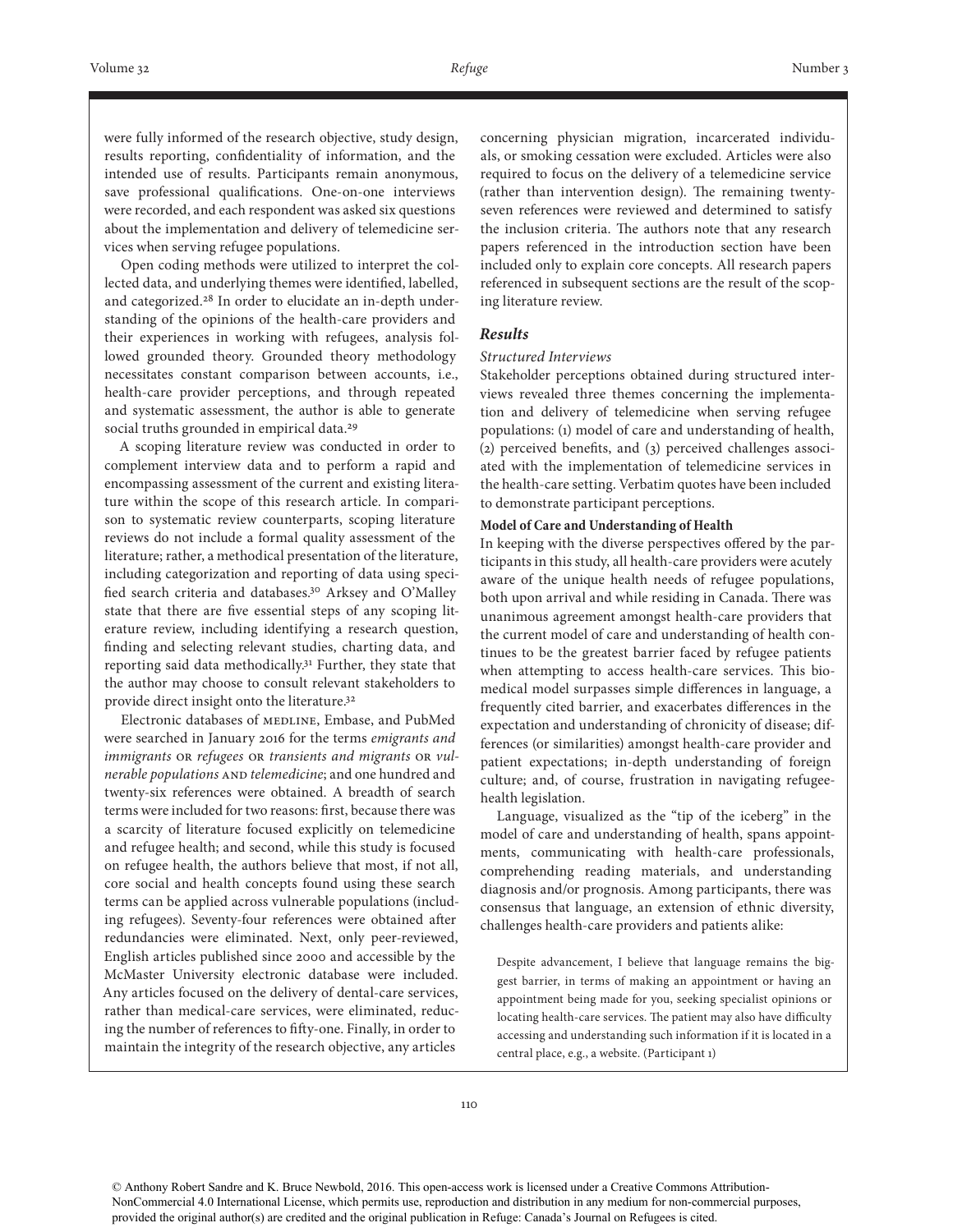One barrier is language. This can be a challenge if there is or is not an interpreter—this can make [patient care] very challenging. It may be that the language may interfere with referring to the specialist [or performing] investigations as well as a breakdown in communication. (Participant 3)

While language serves as a concrete barrier to patients and health-care providers, this concept is further enveloped in a network of cultural and human understanding, i.e., the model of care and understanding of health offered by the health-care provider. By simply providing the patient with an interpreter, the health-care provider does not break down this barrier; rather, he or she exacerbates it:

In my experience, people spend a lot of time to talk diabetes—but from a framework that the client isn't engaged with. So who cares? They have an interpreter, and they have a diabetes educator, and they're talking diabetes education, and they have the time, but the model doesn't fit in [the patient's] mind, you know, about chronic disease, or about lifestyle management, or about foods that are best, you know, things like that—so the communication still hasn't taken place … The biggest barrier to providing care to new patients is the biomedical model that we work under; because, perhaps, it's contrary, a bit to what they've experienced in the past … There, perhaps, might not be an understanding of chronicity of disease, the use of medication, diagnosis, and what we mean … especially by mental health. People come with huge histories of trauma, but then their symptoms are somatic, and because we are very biomedical, we investigate the symptoms without thinking about it … And, it's not, perhaps, that person's way of expressing distress. (Participant 4)

Obviously language and the whole cultural piece; people have different expectations of the health-care systems, depending where they're from. (Participant 6)

As a former refugee, the next participant, a family physician, provides an in-depth understanding of the issues a refugee may face when adjusting to a new model of care and understanding of health:

I have, and still do, work with refugees. I was a refugee myself … So when I became a doctor, of course, my priority was immigrants and refugees … They are a challenge, the refugees, because their issues are not single. They are not only medical. It's a whole social circumstance. (Participant 5)

Variability in the delivery of health-care services between the origin and settled countries challenges the health-care provider and patient. Certain physicians may be unwilling to work with refugee patients:

There is a certain degree of stigma associated with being a refugee. This makes it hard just to get access to health care, because there is a perception that this is a more difficult population to deal with for a number of different reasons: cultural understanding, language barriers, those types of issues. (Participant 2)

The current model of care and understanding of health also necessitates a mention of the issues surrounding compensation for the health-care provider and frustration when navigating refugee-health legislation. Each participant explicitly voiced this concern. Financial compensation, an extension of health policy, has challenged participants:

There's the financial aspect, a barrier imposed by policy, number one, and the health-care system, number two … [so] physicians find it difficult to navigate the compensation program for refugees since it is a very complicated system—oftentimes physicians just won't see refugee patients. (Participant 2)

A big component, obviously in the last few years, is IFHP cuts. The actual confusion at the health-care-provider level … essentially people who used to perhaps figure it out once in awhile are no longer willing to do that. More [refugees] are just turned away because it's too confusing or they are not covered. (Participant 1)

The accessibility of health services extends into exploring solutions to these barriers. While participants did mention telemedicine as a potential solution, respondents also described a non-electronic intervention—a communitybased partnered approach. The scope of this concept is twofold: first, the evolution of a specialized facility to serve refugee populations, and second, building a professional relationship with community members who are of a similar religious and/or ethnic background of the patient:

The best way to serve this population is through a community health centre. (Participant 5)

The most success we've had is a community-based partnered approach … Newcomers are accessing their services for housing, school, employment, and everything else … and then receiving health care in the same location in collaboration with settlement workers. So them being able to work alongside the [settlement workers] for questions the family may have around school, integration, etc. [As physicians], we work closely with [the settlement workers] to get initial referrals for newcomers—they can direct them to a clinic where they'll be seen regardless of coverage and where we have access to translators. (Participant 1)

From a primary-care point of view, the general response has been the evolution of a specialized primary-care clinic that will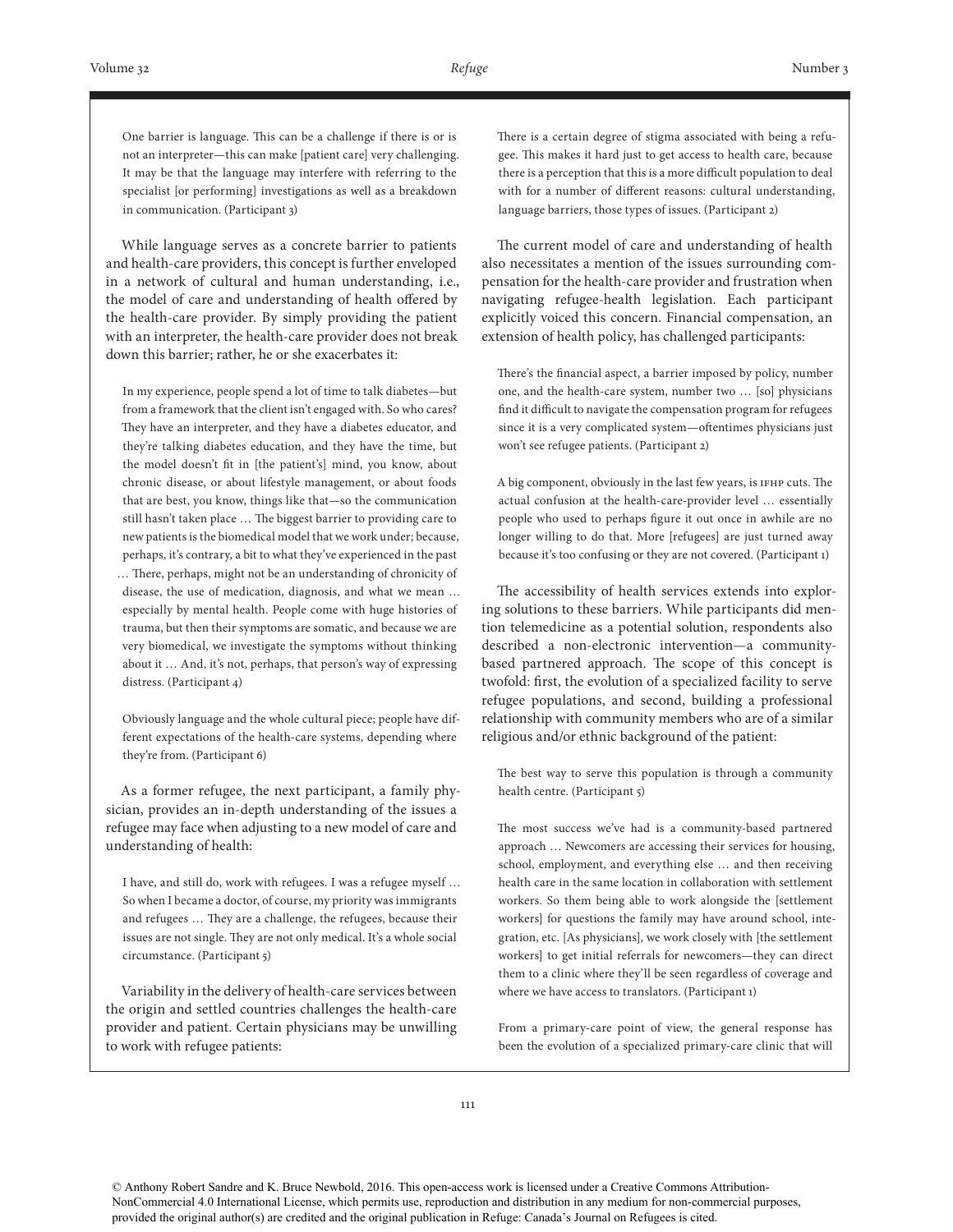see refugee patients and is aimed to get past the financial burden aspect of it … there is at least a presumably higher cultural understanding in that clinic and there is language services available for translation. (Participant 2)

For language support, from my perspective, the ideal is to have an in-person translator who knows the family in a professional context. So not a community member that [the patient feels] wouldn't be confidential, which can be tricky in some of the less common languages. (Participant 1)

The advantage of establishing a professional relationship with community members, who can assist the health-care professional in providing a higher standard of care, is demonstrated in the following quotation:

The time is spent with interpreters to talk about, say, post-traumatic stress, but when we're talking from the same framework and I'm not talking where we have to go figure out what [ethnicity] they are and go change the language—it's more like having more of a human understanding of what the thinking is back and forth. (Participant 4)

# **Perceived Benefits Associated with Implementation of Telemedicine**

With the exception of telephone translation services, all participants had limited experience with the implementation and facilitation of telemedicine; however, all broadly spoke of the perceived benefits associated with offering such services:

I've seen telehealth work really well when a primary-care provider, such as a nurse, nurse practitioner, or family physician, is with the patient on one side while communicating with a specialist on the other side. (Participant 1)

I did a physician search for doctors who speak Somali, and only one came up in the area, and I already work with him. He's very, very busy, you know. So what if there were ten, twenty, who knows how many in Toronto, that would be willing—particularly if there was compensation—to be able to consult, and then we could just … manage that way. Yeah, that would be superb. (Participant 4)

I'm thinking, envisioning that … if I can't find a psychiatrist in Hamilton to do an assessment … Let's say there was a psychiatrist, Farsi-speaking or Afghani-speaking in Toronto, and willing to do the assessment through telemedicine from my own office, I would set up the patient, have them do the interview, and everything … That would be a proper assessment, because not everything needs the patient to be physically touched. (Participant 5)

I did call the on-call pediatrician, but it would have been great if they could have seen it. (Participant 6)

Another aspect is getting patients access to specialist care. This works best if the primary-careprimary care clinic, with the patient alongside, can communicate to the specialist or his or her office using telehealth. (Participant 2)

Further, telemedicine increases the human resource capacity (and referral network) available to the health-care provider, who can then provide a higher standard of care to the patient:

There's actually an application for a nurse practitioner to do telemedicine NP for rural, right? … Usually it's been a physician and now they're bringing nurse practitioners into this model. And it might be part of the solution, I was thinking around all this, to our issues around human resources, because our clients have multiple needs—sometimes, not all the time, some of them are just really, really healthy and adapt and there is no problems at all—but sometimes they have a lot of needs and you have to bring them a lot of specialists, and we do that by bringing them physically on site. But would it also be possible to have more nurses or something, or some other means of accessing specialists, from telemedicine?

I could see it as a way of expanding the human resource or the clinical capacity for not just refugees, but all marginalized populations. (Participant 4)

Finally, visualizing human interaction over an electronic medium allows the clinician to observe physical nuances:

But to be able to catch the nuances of symptoms in one's own language, instead of even through a medically trained interpreter, would just add value and increase the quality of their health care. Wow. Think of that. (Participant 4)

I think just having a face, socially, a face to relate to, to know, breaks down a barrier and just gives a bit more immediacy and intimacy. (Participant 3)

## **Perceived Challenges Associated with Implementation of Telemedicine**

Study participants raised two central concerns about delivering health care over an electronic medium: financial compensation and sacrificing patient interaction, especially at the primary-care level. There was no disagreement amongst participants. Again, financial compensation is related to navigating a complex billing system: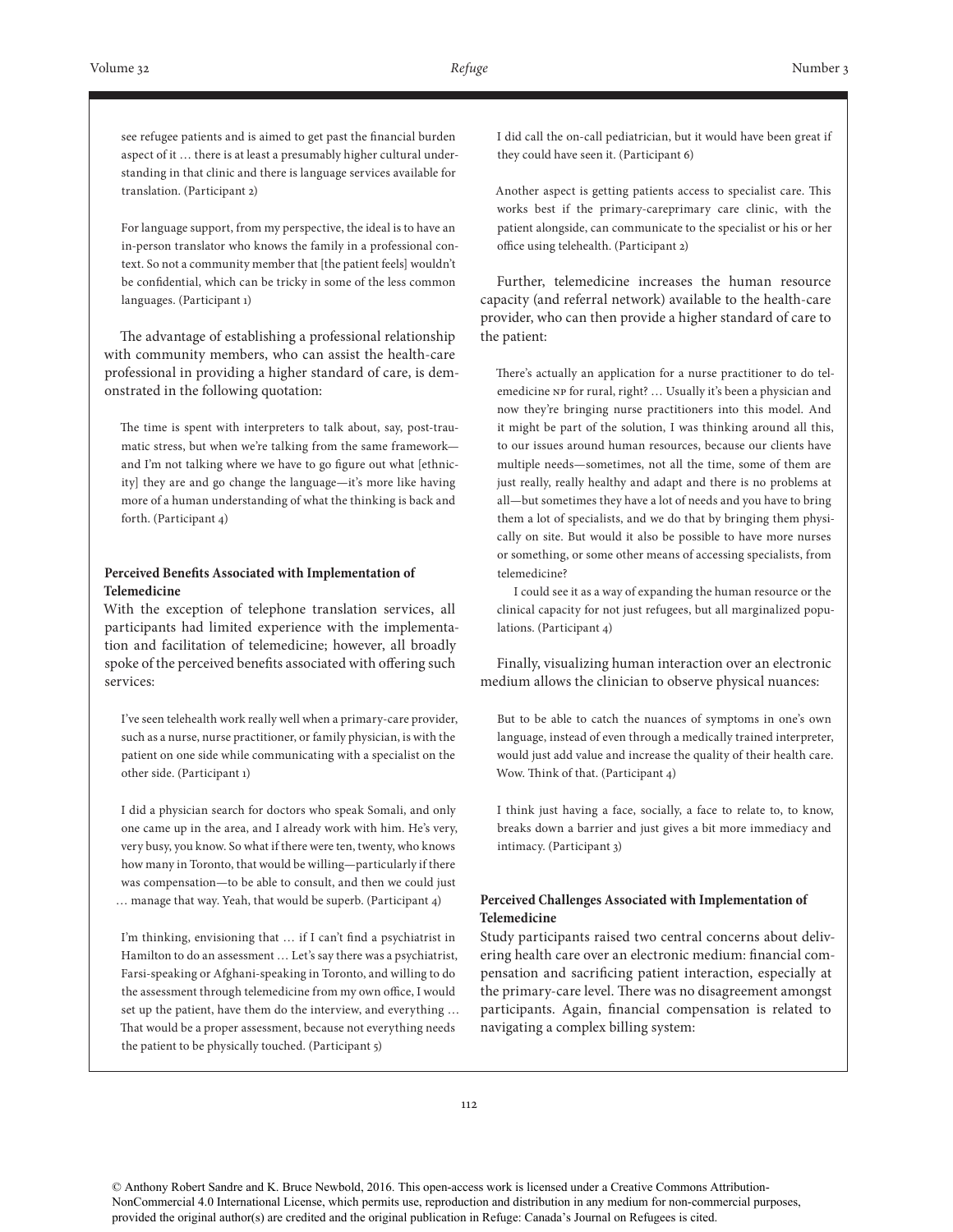The problem you would run into again and again is the compensation piece … This would be an issue unless you were willing to find a network of specialists who are willing to take one call a week, or something like that, and not worry about payment. (Participant 2)

A challenge is billing, because our medical-legal system has not been designed to be in favour of indirect consultation. (Participant 1)

That would be awesome … if it was possible. If it was possible not only for the refugees but for all of [my patients], I would love to be able to talk to a specialist … by videoconferencing or something and show them a skin condition and ask them what they think. It takes too much time or the specialist won't like doing that. You have to send them a referral and do it properly. (Participant 5)

Sacrificing patient interaction, perhaps the most deleterious consequence of implementing telemedicine services, was a central concern of study participants. The clinician–patient relationship is unique in that health-care providers rely upon the verbal tone and/or body language of the patient during diagnosis and treatment. Likewise, the patient places his or her general health in the hands of the clinician. In light of this delicate balance, the clinician must be a skilled communicator capable of understanding the complexities of this in-person interaction:

The biggest downfall, potentially, would be that the clients don't engage with that kind of way of communicating with a clinician. (Participant 4)

The other thing is, working with kids, I can't imagine trying to interact with them over telehealth or trying to do a developmental assessment without being able to play with them—I just can't see doing that over telehealth … I've heard while chatting with other colleagues who also conduct mental health work … that when they use telephone translation services versus in-person translation, they find that they miss a lot with the telephone because of lack of facial expressions and body language. Many different cultural groups place a lot of meaning in this. (Participant 1)

The biggest downfall, potentially, would be that the clients don't engage with that kind of way of communicating with a clinician. (Participant 4)

#### *Scoping Literature Review*

Twenty-seven articles satisfied inclusion criteria and were selected for review, with the literature review complementing interview data and increasing the credibility of the conclusions. Given the nature of a scoping literature review, research findings have been organized into six sorting

categories based on the article title and core content: (1) telemedicine uptake; (2) telepsychiatry; (3) telemonitoring; (4) telephone assistance; (5) telecollaboration; and (6) mobile health services. Only those sections most relevant to the discussion have been elaborated upon; the full data-set is available upon request from the first author.

#### **Telemedicine Uptake**

Seven articles focused on telemedicine uptake, that is, usage patterns of a specific telemedicine service or a network of services in a geographic area or within a specific patient database. All articles focused on providing vulnerable and/or marginalized populations with increased access to health-care services.

Remote and at-home health-screening methods surpass issues of socio-economic status, gender,<sup>33</sup> occupation,<sup>34</sup> and geographic location, and have the potential to provide culturally specific services to a target population.35 Electronic screening methods provide an immediate link between patients and health-care providers and was the focus of five articles.

In highlighting the first study, videoconferencing-based clinics for rural, Native Americans allowed health-care professionals to offer culturally specific mental-health services to this population.36 Across socio-demographic indicators such as race, ethnicity, socio-economic status, age, and sex, Kontos et al. conclude that young female patients of higher socio-economic status are more likely to utilize ehealth services.37 Reifels et al. report increased usage of applied psychological services, i.e., an electronic mental health service spanning telephone consultation or web-based cognitive behavioural therapy, despite certain patients preferring face-to-face visits.38 With a similar conclusion, Gabrielian et al. report that while most patients were satisfied with an in-home messaging service, some participants preferred the in-person rapport.39 In contrast, and in light of the rapid flow of information between parties, Gagnon et al. conclude that technology will not negatively influence the physician–patient relationship.40 In either case, concern about straining the physician–patient relationship was raised by interview participants, and the results suggest that this issue may be overcome if the patient is interacting with a specialist physician while in the same room as his or her primary-care provider.<sup>41</sup>

Finally, and perhaps most relevant to this research article, Schulz et al. studied the first 120 consultations provided at a refugee telehealth clinic in Australia. This clinic allows a general practitioner to sit with the patient while video-conferencing with a specialist physician who is in a distant geographic location. However, the authors note that the viability of this clinic is entirely dependent upon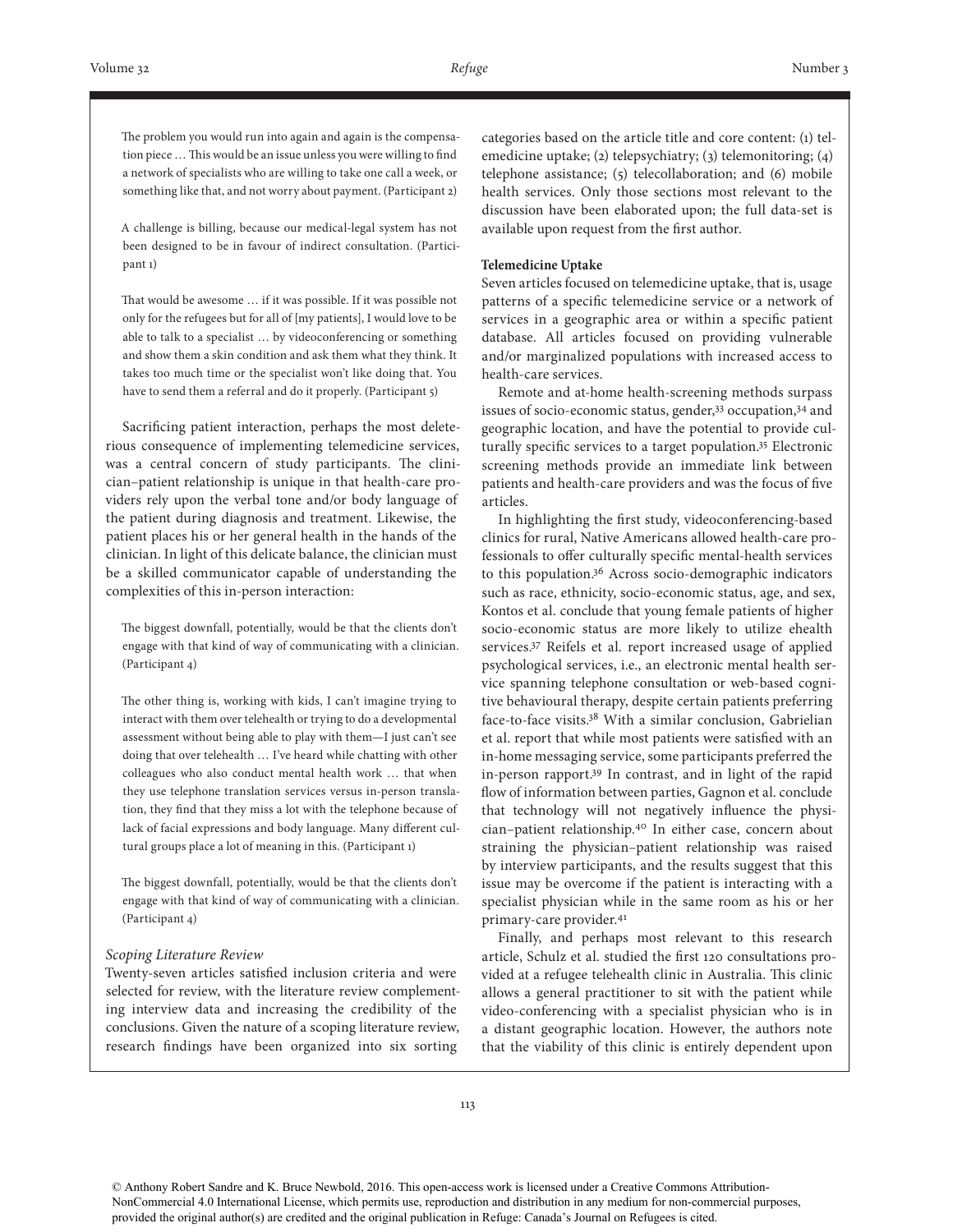continued Medicare funding provided by the Australian government.<sup>42</sup>

In the seventh article, Hitt et al. assessed the usage of a novel gynecological screening technique, telecolposcopy. As it is not applicable to this research article, a more thorough discussion can be found at the corresponding reference.<sup>43</sup>

### **Telepsychiatry**

Six articles focused on the delivery of psychiatric services over an electronic medium. The focus of four articles was the adaptation of psychiatric services to deliver culturally competent care, that is, providing the patient with a psychiatrist, over an electronic medium, who is of a similar ethnic origin and/or able to speak the native language of the patient. As this was a central concern of interview participants, each article necessitates a brief mention. Yeung et al. discuss the provision of telepsychiatric services for Chinese immigrants in nursing homes. While the service was efficient and improved access to health-care services for the population, the authors note that participants were provided with an initial face-to-face consultation before a subsequent virtual visit.44 Mucic reports an international telepsychiatric service between Denmark and Sweden for asylum-seekers, refugees, and migrants. Patients report that the lack of physical contact between patient and physician was compensated by cultural similarities.45 In a similar study, the authors provided a comparable service and, despite increased patient satisfaction, several participants expressed issues of confidentiality of information.46 Next, a telepsychiatric service for Korean immigrants connected patients to a culturally competent health-care professional.47 In this study, unexpected technical issues, such as poor audio-visual connection, posed a barrier in care, with the authors reiterating the need for a community-based partnered approach.

Further discussion on two additional studies exploring the efficacy of electronic psychiatric services in areas of conflict<sup>48</sup> and using "avatar therapy"<sup>49</sup> can be found at the corresponding references.

#### **Telemonitoring**

Telemonitoring includes the study of diagnostic and selfmonitoring equipment and was the focus of two articles. While telemonitoring equipment is usually designed to empower the patient to actively participate in his or her medical treatment, the potential cost of this equipment, at the expense of the health-care provider, poses a serious challenge.50 Further, Terschüren, Mensing, and Mekel have shown that while patients may be receptive to such equipment, acceptance generally declines with increasing age.<sup>51</sup>

## **Telephone Assistance**

Telephone assistance refers to providing medical support or monitoring for patients over a landline or a mobile phone. Eight articles focused on telephone assistance for vulnerable populations. Telephone counselling has provided emotional support for patients,<sup>52</sup> improved treatment timeline,53 increased medication adherence,54 and provided early screening opportunities for pain management.55

# **Telecollaboration**

Telecollaboration, or the ability to work with colleagues and patients in various geographic areas, in real time, was the focus of one article.56

# **Mobile Health Services**

Mobile health services refer to portable health-care services such as audio-video equipment, mobile health clinics, and mobile monitoring systems. Three articles were found within this sorting category.57

# *Discussion and Conclusion*

The objective of this study was twofold: first, to provide the reader with an overview of the barriers to accessing health services for refugees in Hamilton; and second, to explore the efficacy of telemedicine services in remediating such barriers, especially with respect to accessing specialist care. Research results from the interview transcripts and the scoping literature review were congruent with one another, demonstrating robust research methodology.

#### *Health Services Accessibility*

During the interview sessions, the clinicians spoke of obstacles facing refugee patients when accessing health services, all of which are supported by the current body of literature. Thus, research results can be used to contribute to the literature concerned with health services accessibility for refugee populations. The results have demonstrated that the current model of care and understanding of health, in the Canadian context, has exacerbated barriers to health services access encountered by refugee patients.

Before and after migration from the country of origin, the refugee patient is forced to interact with international aid workers, government officials, and health-care professionals, among others. From a clinician's point of view, any communication barriers will be approached using the current model of care and understanding of health, a framework that prevents many refugee patients from seeking adequate care, according to study participants. While this issue may not be unique to refugees, it is likely that the residual trauma from mental and/or physical violence will exacerbate these issues.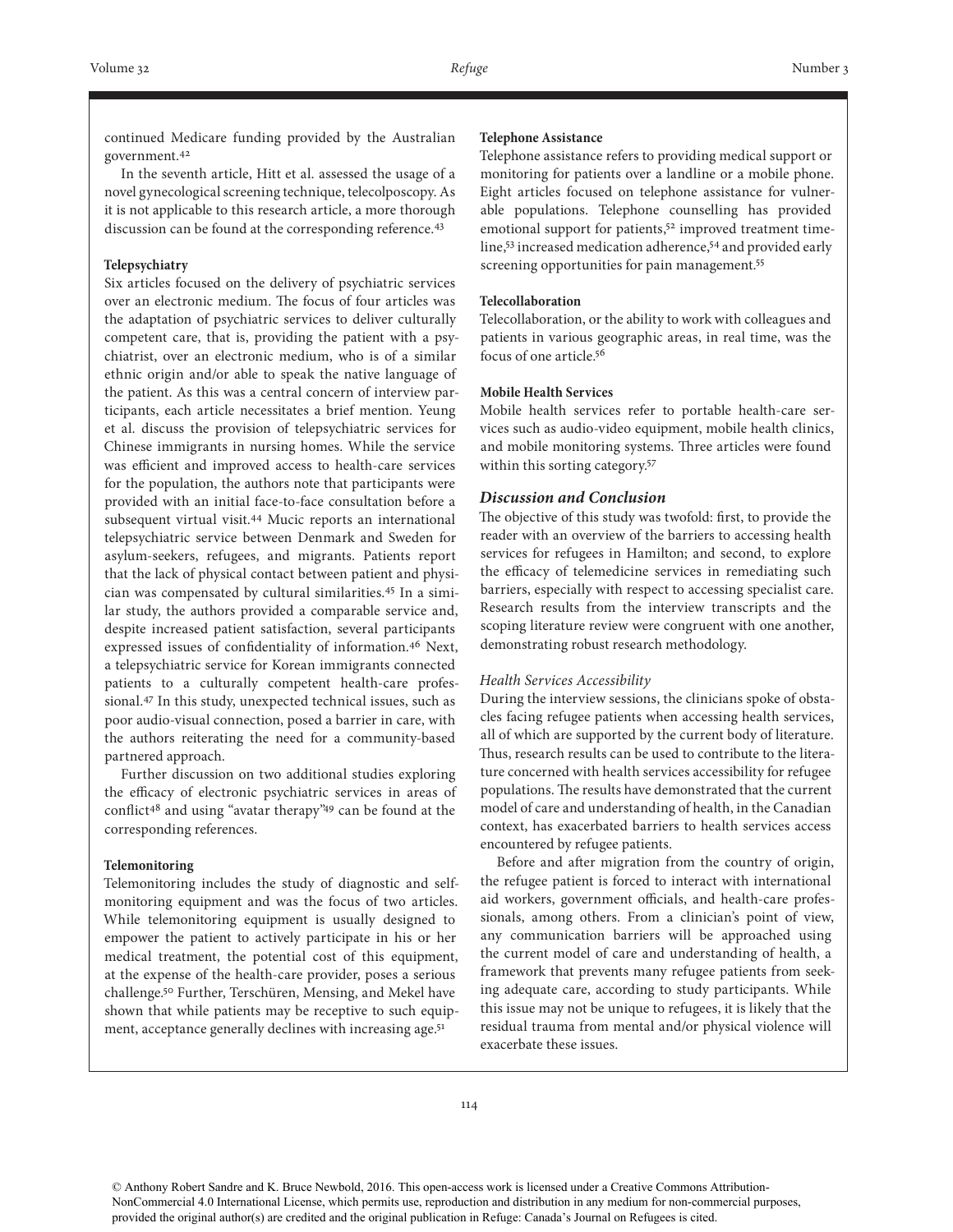The results demonstrated that financial compensation for clinicians in Hamilton (and likely elsewhere in Ontario, given similar funding policies) has deterred some clinicians from serving refugee patients. The current medical-legal landscape in Canada, and particularly the evolving IFHP for refugee patients, has created confusion among healthcare providers. The authors suggest that this confusion may project onto the patient. Should a patient wish to make an appointment with a clinician, and if care is denied, the patient may generalize anger and frustration across all health care providers.

# *Telemedicine Services: Implementation, Utilization and Recommendations*

The results suggest that two elements are required for proper implementation of telemedicine services: a communitybased partnered approach, and specialist consultation, including compensation. Results from the interview transcripts and the scoping literature review equally advocated for a community-based partnered approach. Ye et al. call for a community-based partnered approach, which involves local ethnic community centres in designing telepsychiatric services.58 While a community-based partnered approach was not explicitly discussed in the remaining references, the implicit mention of employing health-care professionals of similar cultural and/or ethnic background similar to that of the patient implies the evolution of such a concept. On the basis of professional experience, interview participants harmoniously advocated for such a solution. It is suggested that the community-based partnered approach will remedy many of the barriers created by the current model of care and understanding of health. Further, the integration of community, in a professional context, addresses any issues a health-care provider may have in connecting with a patient's cultural background.

Specialist consultation is a continued challenge for clinicians serving refugee populations. The lack of ethnically or culturally appropriate specialist physicians in the immediate Hamilton referral network begs attention. For example, telepsychiatric services have been able to connect patients with health-care professionals whose language and cultural background is similar to that of the patient.59 Such services are especially valuable for patients with a small co-ethnic community. The interview transcripts have shown that clinicians in Hamilton desire a large referral network, including a multitude of specialist physicians who are willing to regularly communicate with the primary-care clinician and the refugee patient. The primary-care clinician serves as a buffer in understanding the medical assessment, interpreting nonverbal cues of the interaction, and bringing an additional expert medical opinion. The concept of telecollaboration, or

the collaboration of health-care professionals over an electronic medium, was highlighted during interview sessions and within the literature. The interview transcripts revealed that clinicians can collaborate quite easily with specialist physicians over an electronic medium. However, issues with IFHP-associated financial compensation has prevented such interaction from becoming routine. To remedy this issue, each participant called for a change in health policy legislation to address compensation for electronic consultations. Schulz et al. have demonstrated the efficacy of a telehealth clinic specific to refugee patients in Australia. The authors note that the unique health needs of this patient database necessitates its own telehealth clinic. Further, in outlining the technical challenges and successes of such a clinic, the authors note that continued support by Australian Medicare is the lifeline for electronic consultation.<sup>60</sup>

The limitations of implementing and delivering telemedicine services are many. Sacrificing face-to-face interaction, the foundation of the clinician–patient relationship, was a recurring concern amongst interview participants and within the literature. However, this limitation applies only if the primary-care clinician is communicating with the patient over an electronic medium. On the other hand, if the primary care clinician is in the immediate vicinity of the patient while communicating with a specialist physician, this restriction no longer applies. The literature also expressed concern about confidentiality and apprehension when utilizing telemedicine services. In highlighting one study, Mucic reports that patients may not feel comfortable sharing personal health information over an electronic medium.<sup>61</sup> Thus, health-care professionals requiring patients to share such information over video-conferencing, etc., should ensure the patient is aware of all confidentiality measures.

Overall, the expected benefits associated with the implementation of telemedicine in the health-care setting include empowering patients to participate in their own continuity of care,  $62$  increased medication adherence,  $63$  and offering specialized health-care services across geographic boundaries.64 Finally, the integration of technology into a community-based partnered approach provides the patient with access to culturally and ethnically sensitive health care services—a factor that is likely to increase patient satisfaction and overall compliance.

To maintain transparency, the limitations of this research study must be addressed. First, a small sample size necessitates a discussion of sampling bias. The subset population who volunteered to participate in this study, given that they frequently work with refugees, may hold opinions that are similar to or different from the remainder of the medical community. Purposive, non-probability sampling of study participants was utilized to minimize sampling bias. While

<sup>©</sup> Anthony Robert Sandre and K. Bruce Newbold, 2016. This open-access work is licensed under a Creative Commons Attribution-NonCommercial 4.0 International License, which permits use, reproduction and distribution in any medium for non-commercial purposes, provided the original author(s) are credited and the original publication in Refuge: Canada's Journal on Refugees is cited.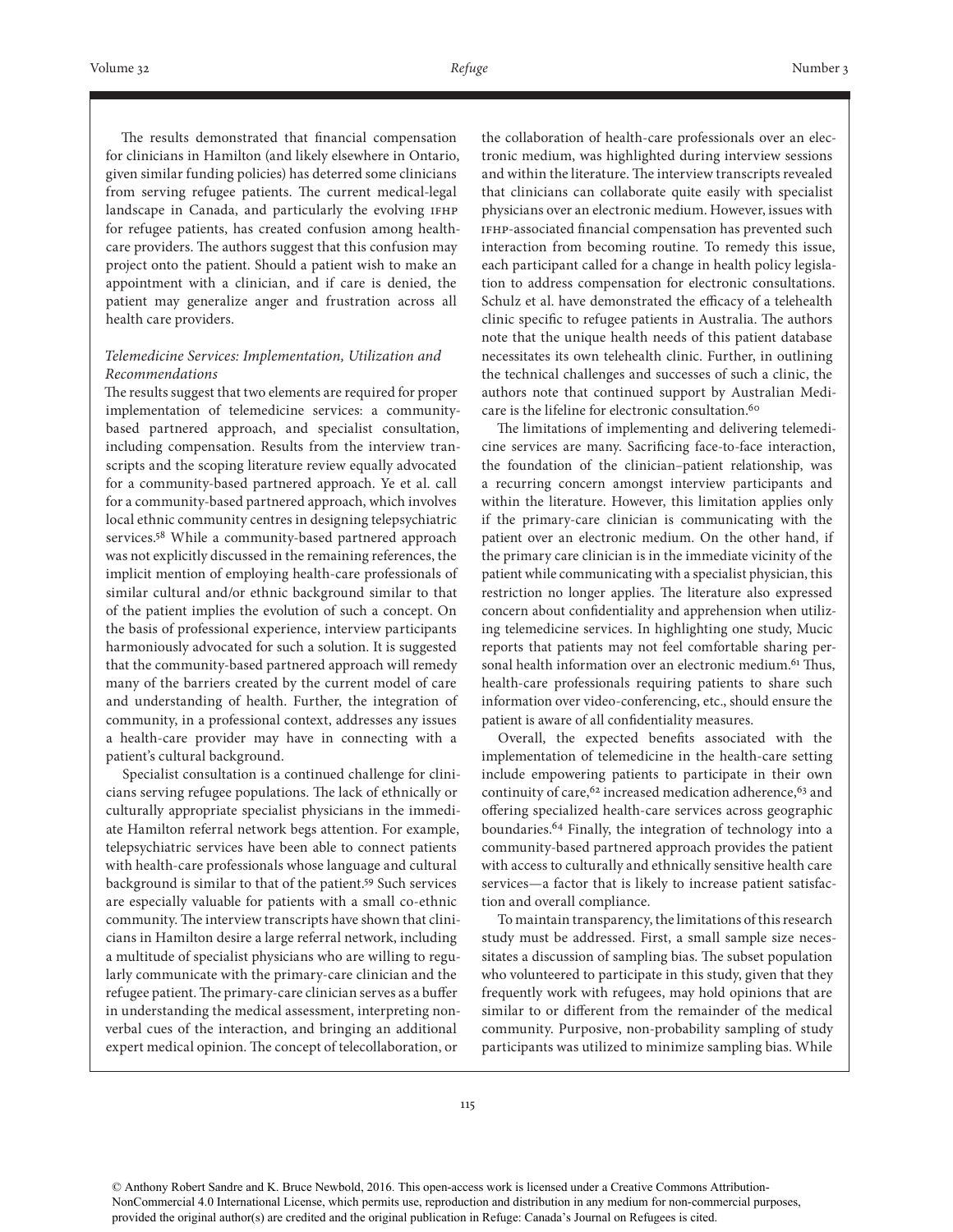we targeted a relatively small group of health-care professionals, we continued sampling until a reasonably similar opinion was offered by all health-care professionals. While we cannot explicitly say data saturation was achieved, we believe that, given the already small number of professionals who satisfy inclusion criteria and that many community professionals do not work with refugees, saturation was achieved, although further replication of this work, including expanding the number of interviewees, is needed.

Two future research objectives are recommended. First, a call for further adaptation of the medical-legal landscape concerning the utilization of telemedicine services within and across Canadian provinces.<sup>65</sup> In combination with IFHP-associated confusion, issues of providing health-care services across provincial or national boundaries further exacerbate such matters. The authors of this study recommend that further research must be conducted within this field for several reasons: first, to provide unimpeded and rapid access to primary and specialist health-care services for refugee populations; second, to promote the integration of telemedicine services into such care; and third, to educate health-care professionals on the updated standards of care. We recommend either interviews with services users, to explore patient perceptions of such services, or an intervention study comparing telemedicine services to the current standard of care.

Second, and perhaps most important, the core concepts of a community-based partnered approach must be integrated into routine telemedicine practice, especially when accessing specialist services. At its core, this approach relies upon trust in a health-care professional who is willing to engage in ethnically and culturally appropriate conversations with the patient. This may also be accomplished using a combination of resettlement services and/or a specialized primary care centre tailored to serving refugee populations.

## *Glossary*

*Telemedicine:* the provision of health care using specialized technology. This may include telephone services, electronic video consultation, remote consultation following image acquisition, etc. Telemedicine is frequently referred to as telehealth.

*Telemedicine uptake*: monitoring usage patterns of a specific telemedicine service or a network of services in a geographic area or within a specific patient database.

*Telepsychiatry*: the provision of psychiatric services over an electronic medium. The inherent personable nature of psychiatry frequently involves electronic video consultation.

*Telemonitoring*: the study of diagnostic and self-monitoring equipment, usually designed to empower patients

to actively participate in their health care. Telemonitoring does not include the study of consumer usage patterns.

*Telephone assistance*: the provision of medical assistance/ advice to patients over the telephone.

*Telecollaboration*: the ability to collaborate with colleagues, in real time, over an electronic medium, such as video-conferencing.

*Mobile health services*: portable health-care services such as audio-video equipment, mobile health clinics, and mobile monitoring systems.

#### **Notes**

- 1 Jennifer Asanin and Kathi Wilson, "'I Spent Nine Years Looking for a Doctor': Exploring Access to Health Care among Immigrants in Mississauga, Ontario, Canada," *Social Science & Medicine* 66, no. 6 (March 2008): 1271–83.
- 2 Marie McKeary and Bruce Newbold, "Barriers to Care: The Challenges for Canadian Refugees and Their Health Care Providers," *Journal of Refugee Studies* 23, no. 4 (2010): 523–45.
- 3 Chandni Joshi, Grant Russell, I-Hao Cheng, Margaret Kay, Kevin Pottie, Margaret Alston, Mitchell Smith, Bibiana Chan, Shiva Vasi, Winston Lo, Sayed Shukrullah Wahidi and Mark F. Harris, "A Narrative Synthesis of the Impact of Primary Health Care Delivery Models for Refugees in Resettlement Countries on Access, Quality and Coordination," *International Journal for Equity in Health* 12, no. 1  $(2013): 1-14.$
- 4 Panos Vostanis, "Meeting the Mental Health Needs of Refugees and Asylum-seekers," *British Journal of Psychiatry* 204 (2014): 176–77.
- 5 Joshi et al., "Narrative Synthesis."
- 6 Vostanis, "Meeting the Mental Health Needs."
- 7 Christine Carrasco, Melanie Gillespie, and Monika Goodluck, "Accessing Primary Care in Canada: Giving Voice to the Perceptions and Experiences of Racialized Immigrants," In *Ethnic and Pluralism Studies Conference*, 2–22, 2009.
- 8 Ibid.
- 9 Joshi et al., "Narrative Synthesis."

10 Ibid.

- 11 Emily J. Hadgkiss and Andre M.N. Renzaho, "The Physical Health Status, Service Utilisation and Barriers to Accessing Care for Asylum-seekers Residing in the Community: A Systematic Review of the Literature," *Australian Health Review* 38 (2014): 142–59.
- 12 Canada, Federal Government of Canada, *The Canada Health Act: Overview and Options* (Ottawa: Minister of Justice, 2005).
- 13 Government of Canada, "Interim Federal Health Program Policy," 2014, http://www.cic.gc.ca/english/department/ laws-policy/ifhp.asp.
- 14 Ibid.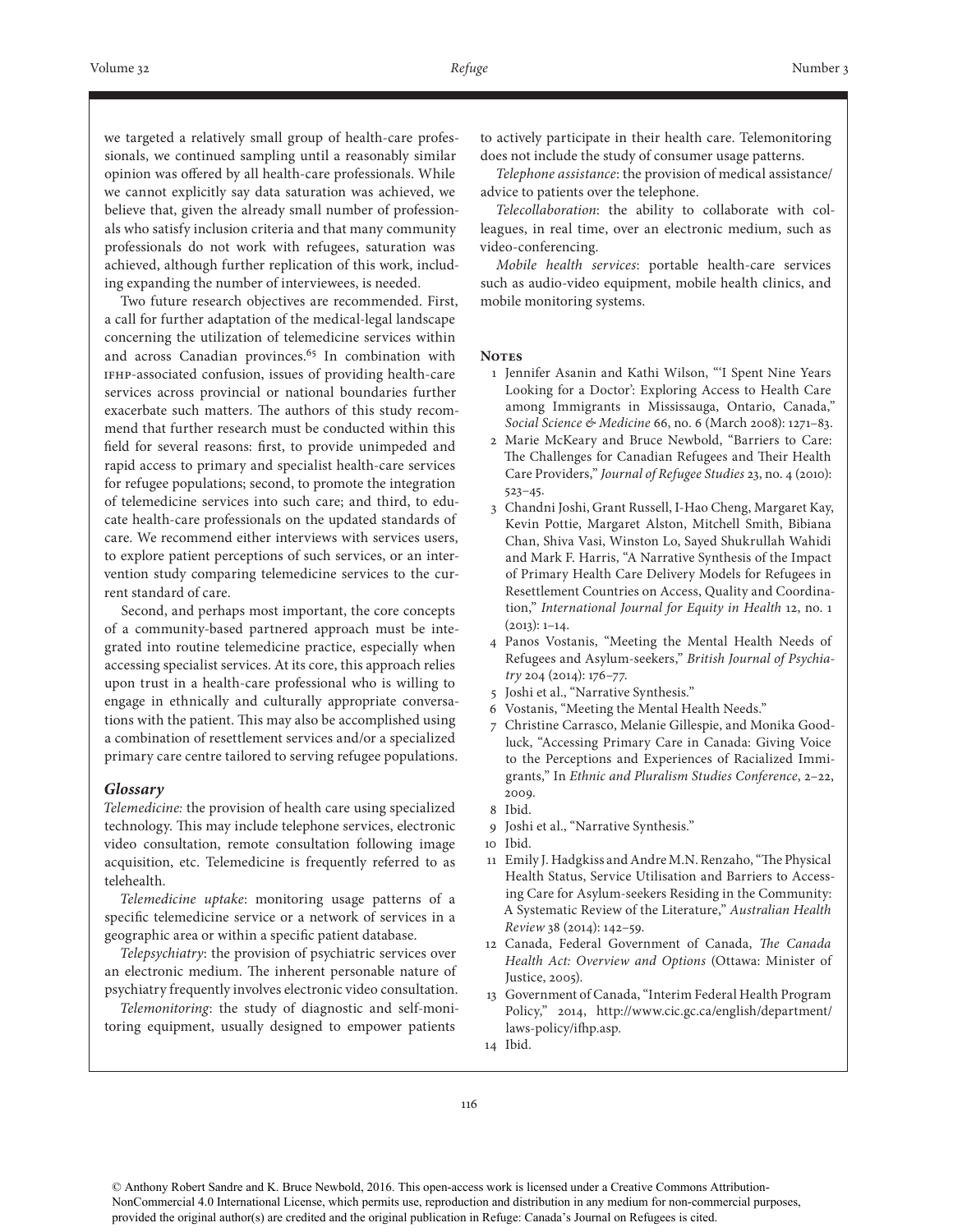- 16 Kevin Pottie, Ricardo Batista, Maureen Mayhew, Lorena Mota and Karen Grant, "Improving Delivery of Primary Care for Vulnerable Migrants," *Canadian Family Physician* 60 (2014): 32–40.
- 17 Jiali Ye, Ruth Shim, Tim Lukaszewski, Karen Yun, Soo Hyun Kim, and George Ruth, "Telepsychiatry Services for Korean Immigrants," *Telemedicine and E-Health* 18, no. 10 (2012): 797–802.
- 18 Albert Yeung, Daniel P. Johnson, Nhi-Ha Trinh, Wan-Chen Claire Weng, and Joseph Kvedar, "Feasibility and Effectiveness of Telepsychiatry Services for Chinese Immigrants in a Nursing Home," *Telemedicine and E-Health* 15, no. 4 (2009): 336–41.
- 19 Stacie Anne Deslich, Timothy Thistlethwaite, and Alberto Coustasse, "Telepsychiatry in Correctional Facilities: Using Technology to Improve Access and Decrease Costs of Mental Health Care in Underserved Populations," *Permanente Journal* 17, no. 3 (2013): 80–6.
- 20 Ye et al., "Telepsychiatry Services."
- 21 Yeung et al., "Feasibility and Effectiveness of Telepsychiatry Services."
- 22 Deslich, Thistlethwaite, and Coustasse, "Telepsychiatry in Correctional Facilities."
- 23 Government of Ontario, "Get Medical Advice: Telehealth Ontario," 2015, https://www.ontario.ca/page/ get-medical-advice-telehealth-ontario.
- 24 Ontario Telemedicine Network (OTN), "OTN: About Us," 2015, https://otn.ca/en.
- 25 Government of Ontario, "Get Medical Advice."
- 26 Ontario Telemedicine Network, "OTN."
- 27 Ibid.
- 28 Y. S. Lincoln, S. A. Lynham and E. G. Guba, "Paradigmatic Controversies, Contradictions, and Emerging Confluences, Revisited," in *The Sage Handbook of Qualitative Research*, ed. N. K. Denzin and Y. S. Lincoln, 4th ed., 97–128 (Thousand Oaks, CA: Sage, 2011).
- 29 K. Charmaz, "Grounded Theory," in *Approaches to Qualitative Research: A Reader on Theory and Practice*, ed. S. N. Hesse-Biber and P. Leavy, 496–521 (New York: Oxford University Press, 2003); Charmaz, "Grounded Theory in Methods in Social Justice Research," in Denzin and Lincoln*, Sage Handbook of Qualitative Research*, 359-80.
- 30 Marcel Dijkers, "What Is a Scoping Review?" *KT UPdate* 4, no. 1 (2011): 1–5.
- 31 Hilary Arksey and Lisa O'Malley, "Scoping Studies: Towards a Methodological Framework," *International Journal of Social Research Methodology: Theory & Practice* 8, no. 1 (2005): 19–32.
- 32 Ibid.
- 33 Emily Kontos, Kelly D. Blake, Wen-Ying Sylvia Chou, and Abby Prestin, "Predictors of eHealth Usage: Insights on the Digital Divide from the Health Information National Trends Survey 2012," *Journal of Medical Internet Research* 16, no. 7 (2014): 1–16.
- 34 Sonya Gabrielian, Anita Yuan, Ronald M. Andersen, James McGuire, Lisa Rubenstein, Negar Sapir, and Lillian Gelberg, "Chronic Disease Management for Recently Homeless Veterans: A Clinical Practice Improvement Program to Apply Home Telehealth Technology to a Vulnerable Population," *Medical Care* 51, no. 3 (2013): 44–51.
- 35 Jay Shore, L. Jeanne Kaufmann, Elizabeth Brooks, Byron Bair, Nancy Dailey, W. J. "Buck" Richardson, James Floyd, Jeff Lowe, Herbert Nagamoto, Robert Phares, and Spero Manson, "Review of American Indian Veteran Telemental Health," *Telemedicine and E-Health* 18, no. 2 (2012): 87–94. 36 Ibid.
- 
- 37 Kontos et al., "Predictors of eHealth Usage."
- 38 Lennart Reifels, Bridget Bassilios, Kylie E. King, Justine R. Fletcher, Grant Blashki, and Jane E. Pirkis, "Innovations in Primary Mental Healthcare," *Australian Health Review* 37 (2013): 312–17.
- 39 Gabrielian et al., "Chronic Disease Management for Recently Homeless Veterans."
- 40 Marie-Pierre Gagnon, Lise Lamothe, Marilynne Hebert, Jacques Chanliau, and Jean-Paul Fortin, "Telehomecare for Vulnerable Populations: The Evaluation of New Models of Care," *Telemedicine and E-Health* 12, no. 3 (2006): 324–31.
- 41 Ibid.
- 42 T. R. Schulz, M. Richards, H. Gasko, J. Lohrey, M. E. Hibbert, and B.-A. Biggs, "Telehealth: Experience of the First 120 Consultations Delivered from a New Refugee Telehealth Clinic," *Internal Medicine Journal* 44, no. 10 (2014): 981–5.
- 43 Wilbur C. Hitt, Gordon Low, Tommy Mac Bird, and Rachel Ott, "Telemedical Cervical Cancer Screening to Bridge Medicaid Service Care Gap for Rural Women," *Telemedicine and E-Health* 19, no. 5 (2013): 403–8.
- 44 Yeung et al., "Feasibility and Effectiveness of Telepsychiatry Services."
- 45 Davor Mucic, "International Telepsychiatry: A Study of Patient Acceptability," *Journal of Telemedicine and Telecare* 14 (2008): 241–3.
- 46 Davor Mucic, "Transcultural Telepsychiatry and Its Impact on Patient Satisfaction," *Journal of Telemedicine and Telecare* 16 (2010): 237–42.
- 47 Ye et al., "Telepsychiatry Services."
- 48 Hussam Jefee-Bahloul, "Use of Telepsychiatry in Areas of Conflict: The Syrian Refugee Crisis as an Example," *Journal of Telemedicine and Telecare* 20, no. 3 (2014): 167–8.
- 49 Debra M. Quackenbush and Aaron Krasner, "Avatar Therapy: Where Technology, Symbols, Culture, and Connection Collide," *Journal of Psychiatric Practice* 18, no. 6  $(2012): 451 - 9.$
- 50 Paul Y. Takahashi, Gregory J. Hanson, Jennifer L. Pecina, Robert J. Stroebel, Rajeev Chaudhry, Nilay D. Shah, and James M. Naessens, "A Randomized Controlled Trial of Telemonitoring in Older Adults with Multiple Chronic

<sup>15</sup> Ibid.